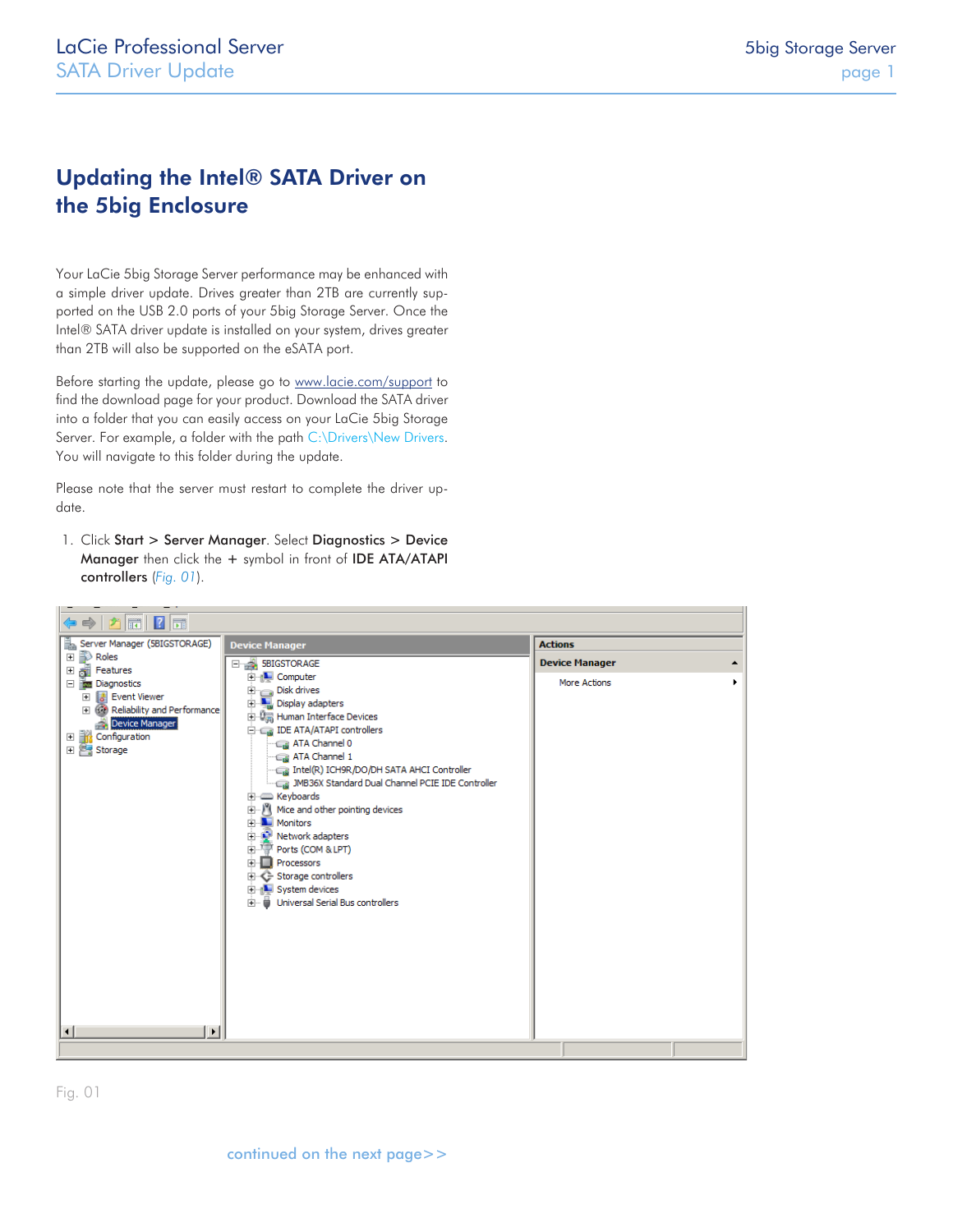2. Right-click on Intel ICH9R/D0/DH SATA AHCI Controller to select Properties (*[Fig. 02](#page-1-0)*).

| <b>L. Server Manager</b>                                                                                                                                               |                                                                                                                                                                                                                                                                                                                                                                                                                                                                                           |                                                                                              |              | $\Box$ $\Box$ $\times$ |  |  |  |
|------------------------------------------------------------------------------------------------------------------------------------------------------------------------|-------------------------------------------------------------------------------------------------------------------------------------------------------------------------------------------------------------------------------------------------------------------------------------------------------------------------------------------------------------------------------------------------------------------------------------------------------------------------------------------|----------------------------------------------------------------------------------------------|--------------|------------------------|--|--|--|
| Action View Help<br>File                                                                                                                                               |                                                                                                                                                                                                                                                                                                                                                                                                                                                                                           |                                                                                              |              |                        |  |  |  |
| 2同日1同以10                                                                                                                                                               |                                                                                                                                                                                                                                                                                                                                                                                                                                                                                           |                                                                                              |              |                        |  |  |  |
| Server Manager (5BIGSTORAGE)<br>i.                                                                                                                                     | <b>Device Manager</b>                                                                                                                                                                                                                                                                                                                                                                                                                                                                     | <b>Actions</b>                                                                               |              |                        |  |  |  |
| <b>ED</b> Roles                                                                                                                                                        | 5BIGSTORAGE                                                                                                                                                                                                                                                                                                                                                                                                                                                                               | <b>Device Manager</b>                                                                        |              |                        |  |  |  |
| El en Features<br><b>El Em Diagnostics</b><br>田 <mark>ま</mark> Event Viewer<br>E (3) Reliability and Performance<br>Device Manager<br>田 in Configuration<br>El Storage | E-ILL Computer<br>Disk drives<br>Display adapters<br>由 Q Human Interface Devices<br><b>E-Call IDE ATA/ATAPI controllers</b><br>ATA Channel 0<br>ATA Channel 1<br>Intel(R) ICH9R/DO/DH SATA AHOT Controller<br>JMB36X Standard Dual Channel<br>Keyboards<br>Mice and other pointing devices<br><b>THE Monitors</b><br>Network adapters<br>E Ports (COM & LPT)<br><b>Fi</b> - <b>B</b> Processors<br>E Storage controllers<br>Filled System devices<br>Fi- Universal Serial Bus controllers | Update Driver Software<br><b>Uninstall</b><br>Scan for hardware changes<br><b>Properties</b> | More Actions |                        |  |  |  |
| $\vert \vert$<br>$\blacktriangleright$<br>Opens property sheet for the current selection.                                                                              |                                                                                                                                                                                                                                                                                                                                                                                                                                                                                           |                                                                                              |              |                        |  |  |  |
|                                                                                                                                                                        |                                                                                                                                                                                                                                                                                                                                                                                                                                                                                           |                                                                                              |              |                        |  |  |  |

<span id="page-1-0"></span>Fig. 02

3. Select the tab Driver to click Driver Details (*[Fig. 03](#page-1-1)*).

|                                                           |                              | Intel(R) ICH9R/DO/DH SATA AHCI Controller Properties<br>$?$ $\times$                            |
|-----------------------------------------------------------|------------------------------|-------------------------------------------------------------------------------------------------|
| General                                                   | Driver   Details   Resources |                                                                                                 |
|                                                           |                              | Intel(R) ICH9R/DO/DH SATA AHCI Controller                                                       |
|                                                           | Driver Provider:             | Intel                                                                                           |
|                                                           | Driver Date:                 | 04/06/2009                                                                                      |
|                                                           | Driver Version:              | 8.9.0.1023                                                                                      |
|                                                           | Digital Signer:              | microsoft windows hardware compatibility publish                                                |
| Driver Details<br>To view details about the driver files. |                              |                                                                                                 |
|                                                           | Update Driver                | To update the driver software for this device.                                                  |
| Roll Back Driver                                          |                              | If the device fails after updating the driver, roll<br>back to the previously installed driver. |
|                                                           | <b>Disable</b>               | Disables the selected device.                                                                   |
|                                                           | Uninstall                    | To uninstall the driver (Advanced).                                                             |
|                                                           |                              | OK<br>Cancel                                                                                    |

<span id="page-1-1"></span>Fig. 03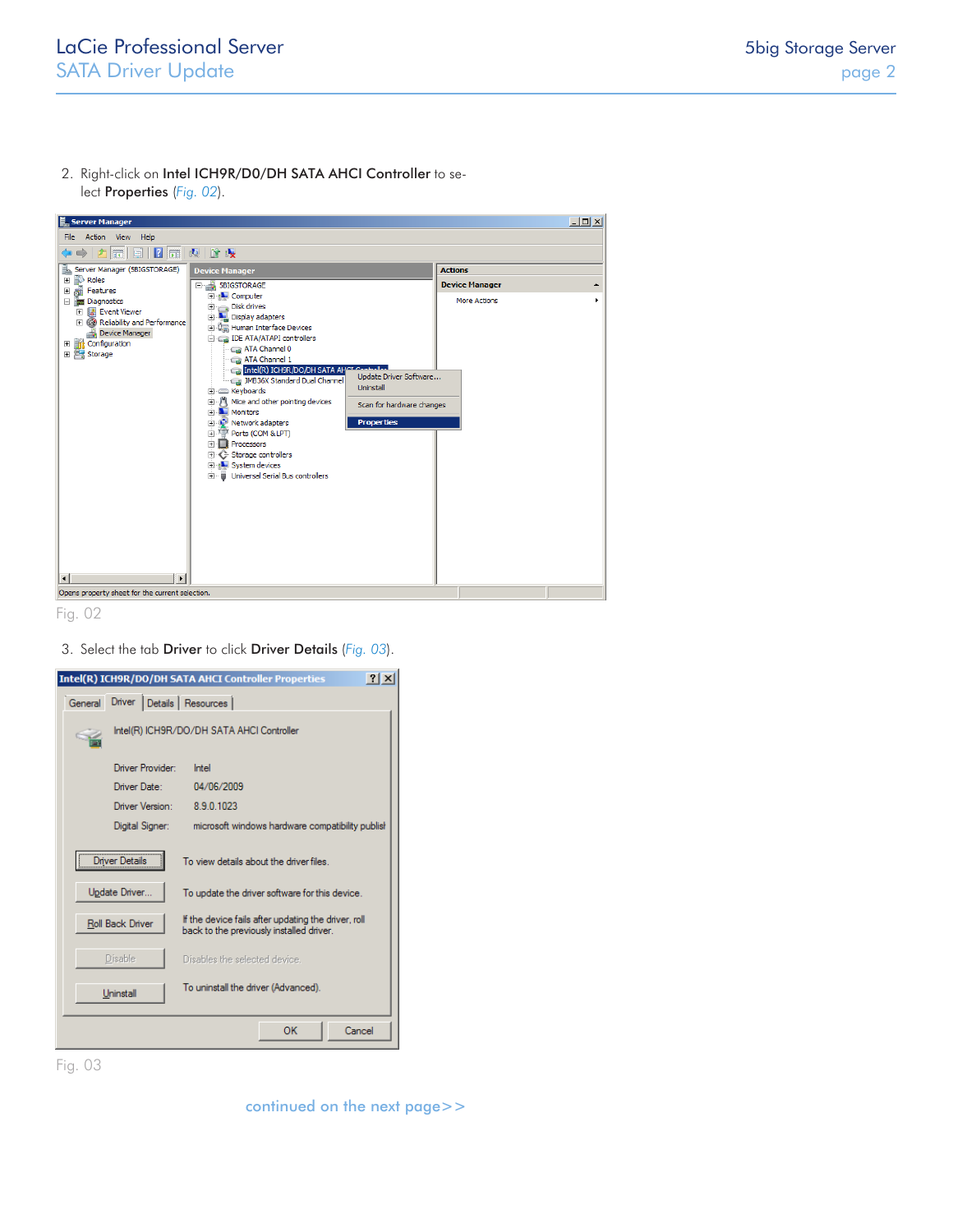4. In this example, the SATA driver is version 8.9.0.1023 (*[Fig. 04](#page-2-0)*). If your version is the same as the downloaded driver or higher, do not continue with the update. If the driver is an earlier version, Click OK.

| <b>Driver File Details</b> |                                           |  |
|----------------------------|-------------------------------------------|--|
|                            | Intel(R) ICH9R/DO/DH SATA AHCI Controller |  |
| Driver files:              |                                           |  |
|                            | C:\Windows\system32\DRIVERS\iaStor.sys    |  |
|                            |                                           |  |
|                            |                                           |  |
|                            |                                           |  |
|                            |                                           |  |
|                            |                                           |  |
| Provider:                  | Intel Corporation                         |  |
| File version:              | 8.9.0.1023                                |  |
| Copyright:                 | Copyright (C) Intel Corporation 1994-2009 |  |
| Digital Signer:            | Microsoft Windows Hardware Compatibility  |  |
|                            |                                           |  |
|                            |                                           |  |
|                            | ОΚ                                        |  |

Fig. 04

<span id="page-2-0"></span>5. Click Update Driver (*[Fig. 05](#page-2-1)*).



<span id="page-2-1"></span>continued on the next page>>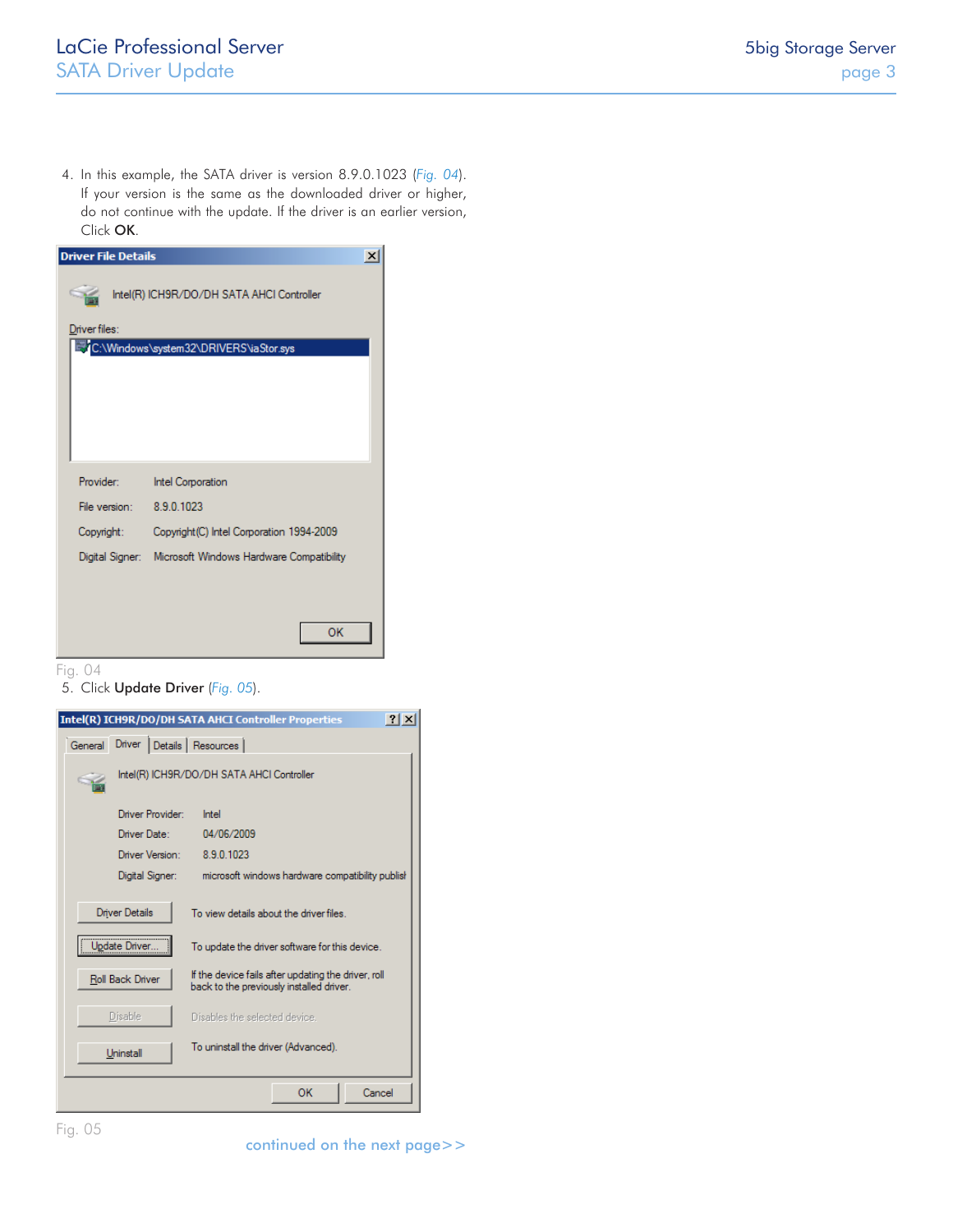6. Click Browse my computer for driver software (*[Fig. 06](#page-3-0)*).



<span id="page-3-0"></span>Fig. 06

7. Click Browse to search the location of the SATA driver downloaded from the LaCie Support web site. Click Next (*[Fig. 07](#page-3-1)*).

| Update Driver Software - Intel(R) ICH9R/DO/DH SATA AHCI Controller                                                                                                                                                                  | $\vert x \vert$ |  |
|-------------------------------------------------------------------------------------------------------------------------------------------------------------------------------------------------------------------------------------|-----------------|--|
| Update Driver Software - Intel(R) ICH9R/DO/DH SATA AHCI Controller                                                                                                                                                                  |                 |  |
| Browse for driver software on your computer                                                                                                                                                                                         |                 |  |
| Search for driver software in this location:                                                                                                                                                                                        |                 |  |
| <br>C:\Drivers\<br>$\overline{\phantom{a}}$<br>Browse                                                                                                                                                                               |                 |  |
| $\nabla$ Include subfolders<br>Let me pick from a list of device drivers on my computer<br>This list will show installed driver software compatible with the device, and all driver software in<br>the same category as the device. |                 |  |
| Cancel<br><b>Next</b>                                                                                                                                                                                                               |                 |  |

<span id="page-3-1"></span>Fig. 07

continued on the next page>>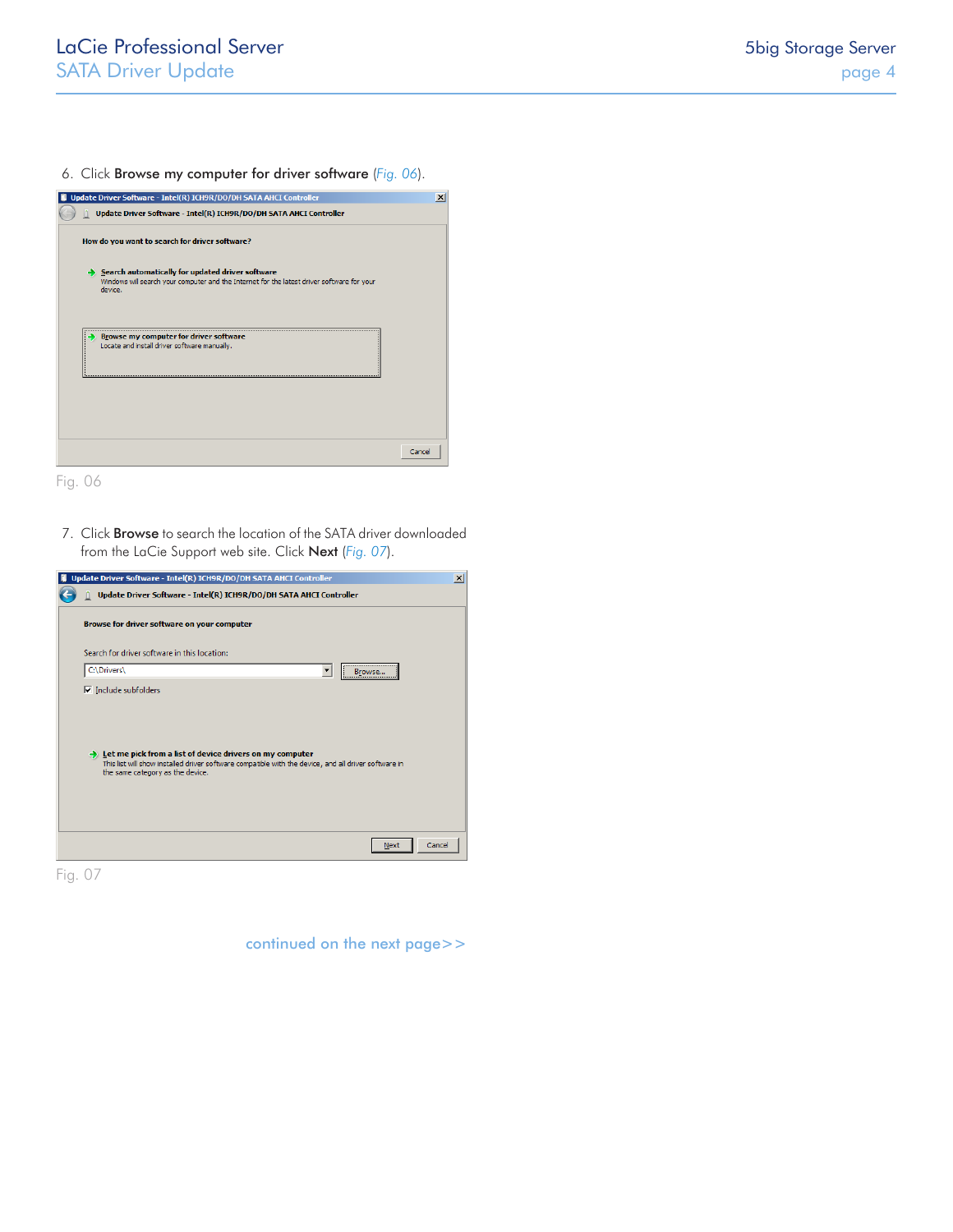8. Find the folder with the driver (*[Fig. 08](#page-4-0)*).



<span id="page-4-0"></span>Fig. 08

9. Confirm the path of the driver before clicking Next to install new driver (*[Fig. 09](#page-4-1)*).

| Update Driver Software - Intel(R) ICH9R/DO/DH SATA AHCI Controller                                                                                                                                                 | $\vert x \vert$ |
|--------------------------------------------------------------------------------------------------------------------------------------------------------------------------------------------------------------------|-----------------|
| Update Driver Software - Intel(R) ICH9R/DO/DH SATA AHCI Controller                                                                                                                                                 |                 |
| Browse for driver software on your computer                                                                                                                                                                        |                 |
| Search for driver software in this location:                                                                                                                                                                       |                 |
| C:\Drivers\New Drivers<br>Browse<br>▼                                                                                                                                                                              |                 |
| $\overline{\triangledown}$ Include subfolders                                                                                                                                                                      |                 |
| $\rightarrow$ Let me pick from a list of device drivers on my computer<br>This list will show installed driver software compatible with the device, and all driver software in<br>the same category as the device. |                 |
| Cancel<br><b>Next</b>                                                                                                                                                                                              |                 |
|                                                                                                                                                                                                                    |                 |

<span id="page-4-1"></span>Fig. 09

continued on the next page>>